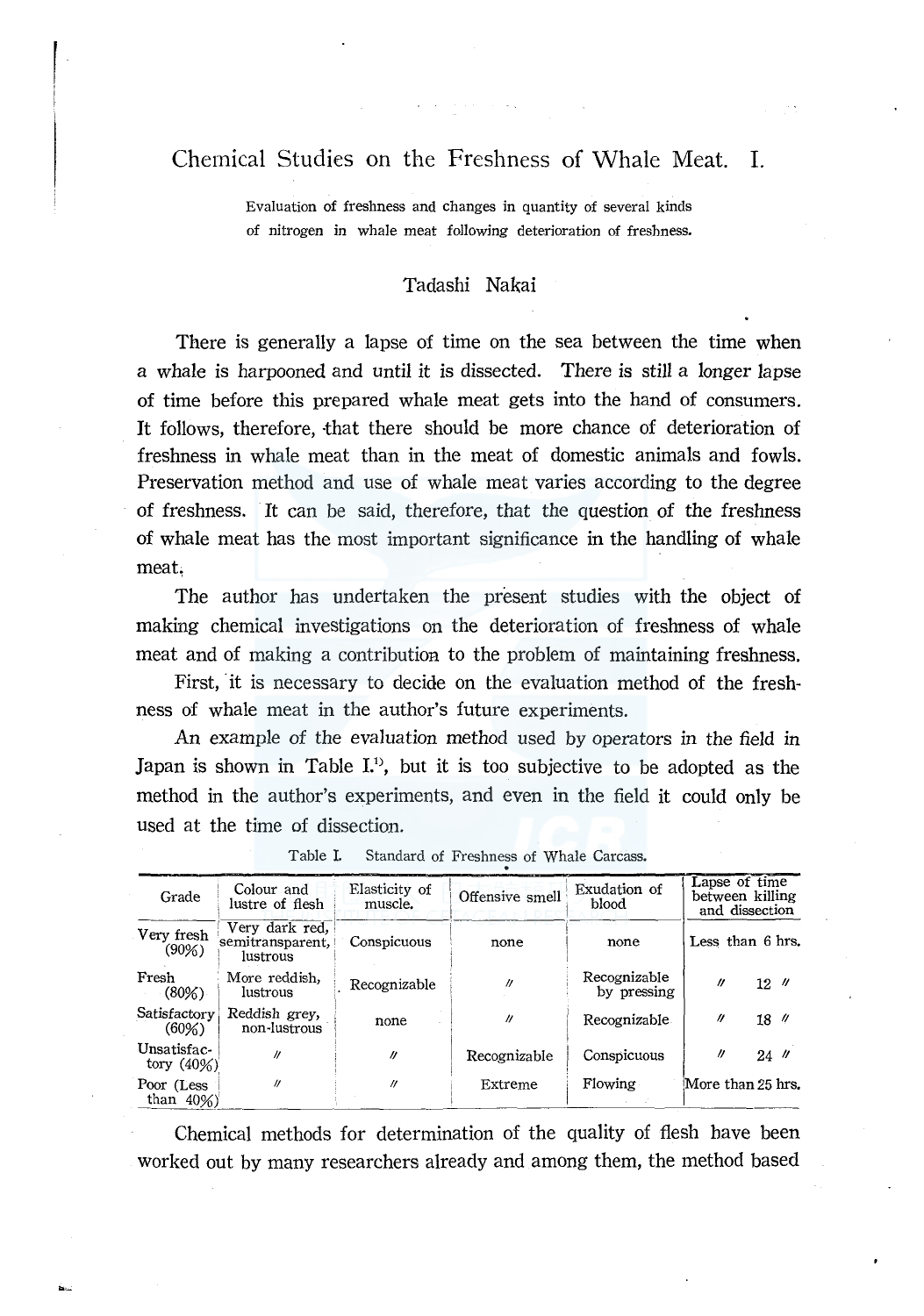## 18 Tadashi Nakai

on the determination of various kinds of nitrogen has been studied most and it seems to be more reliable than the others, as for instance, oxygen consumption test, methylene blue and nitrate redution test and hydrogen sulfide test.

According to Malin<sup>2</sup>, high-quality meat, fish and fowl shows  $6-16$  mg, satisfactory fish and fowl,  $18-26$  mg and poor quality meat, fish and fowl, 27 or more mg total NH<sub>3</sub> per  $100 g$ .

Tillmans and Otto<sup>3)</sup> reported that at the beginning of the decomposition of fish,  $NH<sub>3</sub>$  reached 30 mg and amino acid N 100 mg per 100 g, and Shimizu<sup>4)</sup> found ammonia N 30-40 mg and amino acid N 80 mg per 100 g at the time.

Glassmann and Rochwarger $^{\scriptscriptstyle 5)}$  reported that 0.020% and 0.025% are the respective critical quantity of NH<sub>3</sub> indicating the beginning of putrefaction in the flesh of warm-blooded animals and of fish.

Herzner and Mann<sup>6)</sup> observed that the amount of pure albumin in meat, which decreases with the progress of putrefaction, gave an indication of incipient putrefaction and that a pH of over 6.2 indicated putrefaction in meat.

Ipatov<sup>7</sup> recommended the determination of hydrolized protein for evaluation of the freshness of meat.

For measurement of spoilage in fish, Beatty and Gibbons<sup>8)</sup> recommended the determination of trimethyl amine fraction in the filtered muscle juice. They found that fresh muscle showed a mean value of 0.17 mg of trimethyl amine N in each 100 cc of muscle juice; that odors appeared at about 4.0-6.0 mg and that the trimethyl amine fraction did not increase appreciably by autolysis.

For detecting incipient decay in meat, Brotzu<sup>9)</sup> recommended the determinations of amino acid N and pH of meat juice which transuded from minced meat by heating, and of the bacterial count of juice obtained by pressing the minced meat. He found that 300-350 mg of amino acid N (Sorensen) per 100 cc of meat juice and pH 6.3 and above indicated incipient decomposition.

According to Yamamura<sup>10</sup> there is a straight linear relation between ammonia content and pH of fish. He observed that ammonia content at the beginning of putrefaction was 30 mg per 100 g, as was found by Tillmans and Otto, and the colorimetric measurement of pH at this period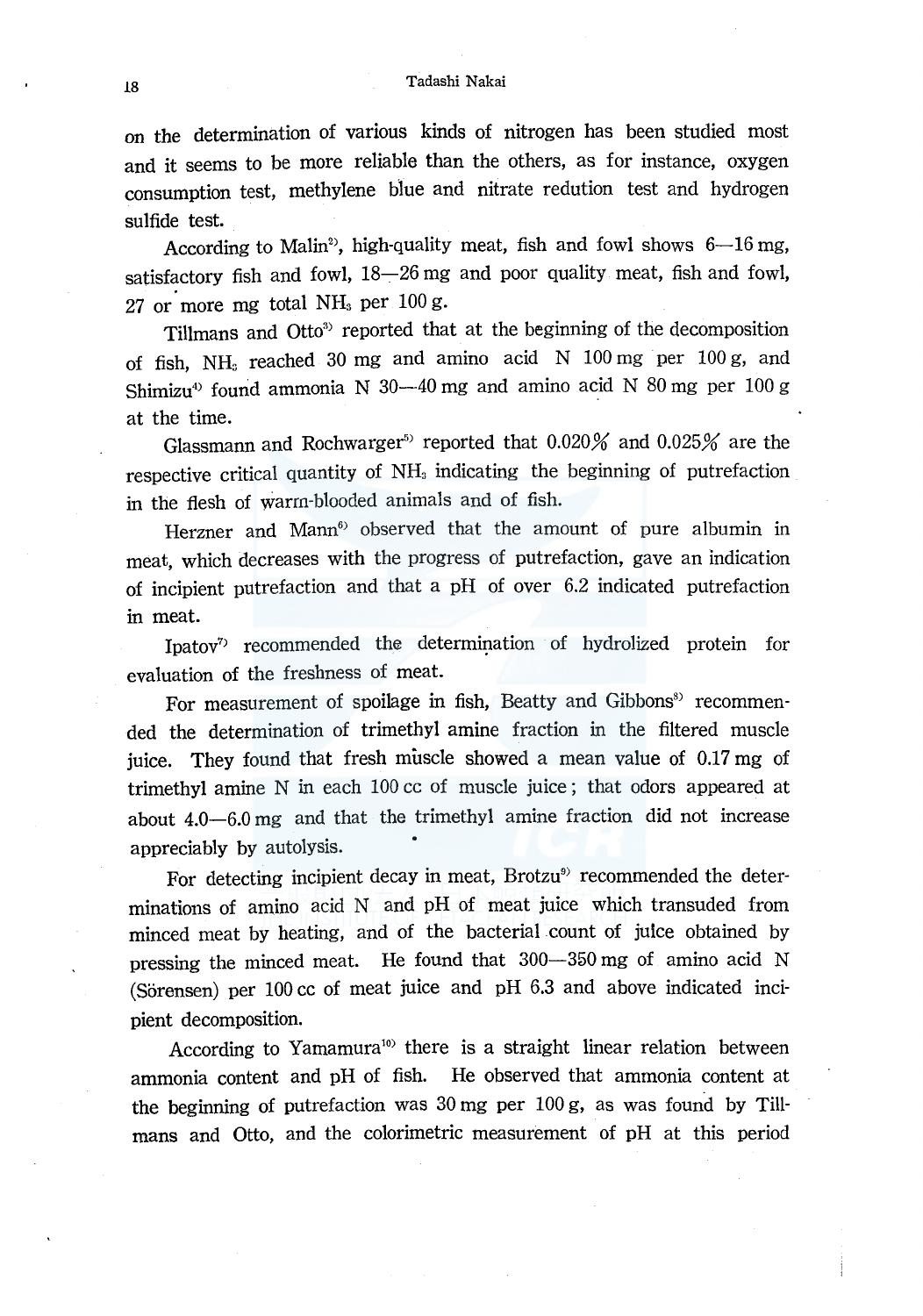was 6.5.

The present paper embodies the author's observations on the changes in the amount of some nitrogen in whale meat during the course of deterioration of freshness, which have been carried out with the object of determining of nitrogen which would indicate the degree of freshness in whale meat.

I. Changes in the amount of volatile basic N, non-protein N, formol titrating N, trimethyl amine N and trimethyl amine-oxide N were determined in minced whale meat standing at room temperature.

The material used in the experiment was the 'oniku', a portion of flesh between the dorsal fin and tail, of blue whale ( shironagasu-kujira ; *Balaenoptera musclus).* Its fat content was very high, namely 29.2%. Samples, taken from the minced material, showed a distinct acid reaction and emitted strong sour odor all through the course of experiment. The author believes that this was due to the formation of a remarkable amount of free low fatty acids resulting from the decomposition of fat by enzyme in muscles and that, consequently, the propagation and the kind of bacteria was considerably restricted.

The amounts of volatile basic N and formol titrating N increased regularly with lapse of time, and the rate of increase was great (Table III and V). The increare of non-protein N (Table IV) and trimethyl amine N (Table V) were comparatively small. Change in the amount of trimethyl amine-oxide was practically unnoticed (Table V).

On account of the strong sour odor, it was difficult to detect the putrid odor at the incipient stage of putrefaction of protein in the sample. However, assuming that the onset of putrefaction took place when gas generation in the interior of a sample (formation of bubbles) was detected, it was found that the amount at this period were: volatile basic N, 30.2 and 29.7 mg per 100 g, non-protein N, 500 mg, formol titrating N, 136 mg and trimethyl amine N, 0.45 mg.

II. Comparison was then made of the percentage value of freshness which, as shown in Table I, is determined rather subjectively by the whalefishing men in Japan for evaluating the degree of freshness at the time of dissection, and the quantities of volatile basic nitrogen and of formol titrating nitrogen.

The material used in this experiment was flesh of sperm whale (mak-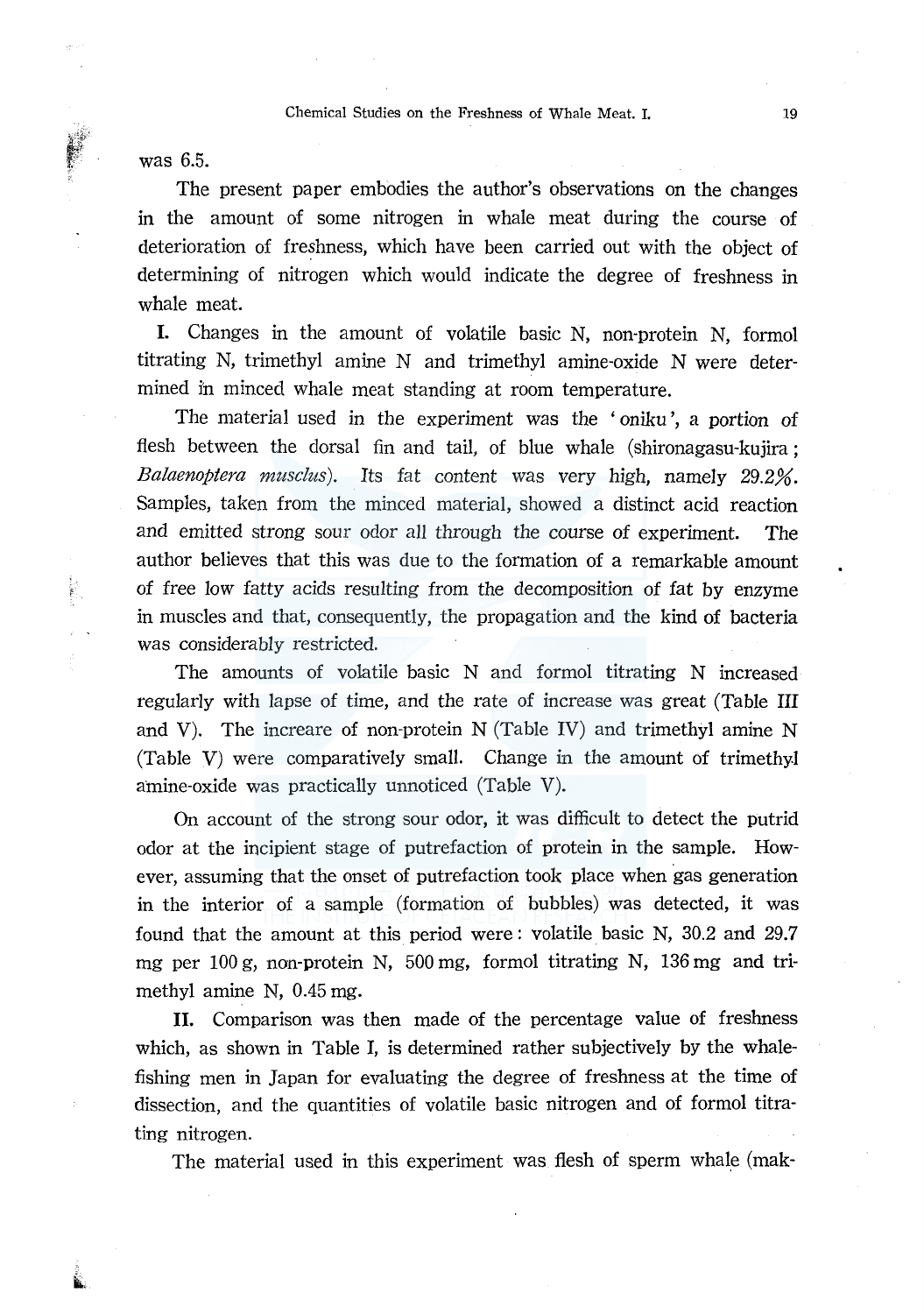kO-kujira; *Physeter macrocephalus).* 

The results obtained are listed in Table VI and also summarized in Table II.

| Freshness %<br>(cf. Table I) | Volatile basic N<br>(mg/100 g) | Formol titrating N<br>(mg/100 g) | Number of<br>samples used |
|------------------------------|--------------------------------|----------------------------------|---------------------------|
| 90                           | 3.5                            | 61.5                             |                           |
| 85                           | 5.5                            | 70.7                             | 4                         |
| 80                           | 8.2                            | 81.2                             | 5                         |
| 75                           | 11.5                           | 90.2                             |                           |
| 70                           | 16.0                           | 95.8                             |                           |
| 60                           | 38.6                           |                                  |                           |
| 50                           | 246                            |                                  |                           |
| 40                           | 453                            |                                  |                           |

Table II

With the progress of deterioration from 90% to 70%, the mean value of nitrogen for each percentage value shows gradual and yet a definite increase, as shown in Table II. However, there are some inconsistencies among the individual measurement values for different percentage values, as shown in Table VI.

During the course of deterioration under 70%, quuntitiy of volatile basic N shows a sudden increase. Formol titrating N during this period was not determined owing to the matter of sampling.

These results indicate that the change in the percentage values which are determined by experts, corresponds to that in the amount of volatile basic and formol titrating nitrogen.

From the results of these experiments, it has become clear that the freshness of whale meat can be evaluated by determining the volatile basic nitrogen or formol titrating nitrogen.

In author's future experiments, therefore, comparison on the degree of freshness of whale meat will be done by the comparison on the amount of volatile basic nitrogen or of formol titrating nitrogen.

## Experimental

# I. Deterioration of freshness of minced whale meat at room temperature. a) Change in the quantity of volatile basic nitrogen.

Material and treatment: $\frac{1}{\sqrt{1-\frac{1}{\pi}}}$  The material used was the refrigerated '. oniku,' the portion of flesh between the dorsal fin and tail, of blue whale (shironagasu-kujira, *Balaenoptera musclus)* caught in the Antarctic Ocean.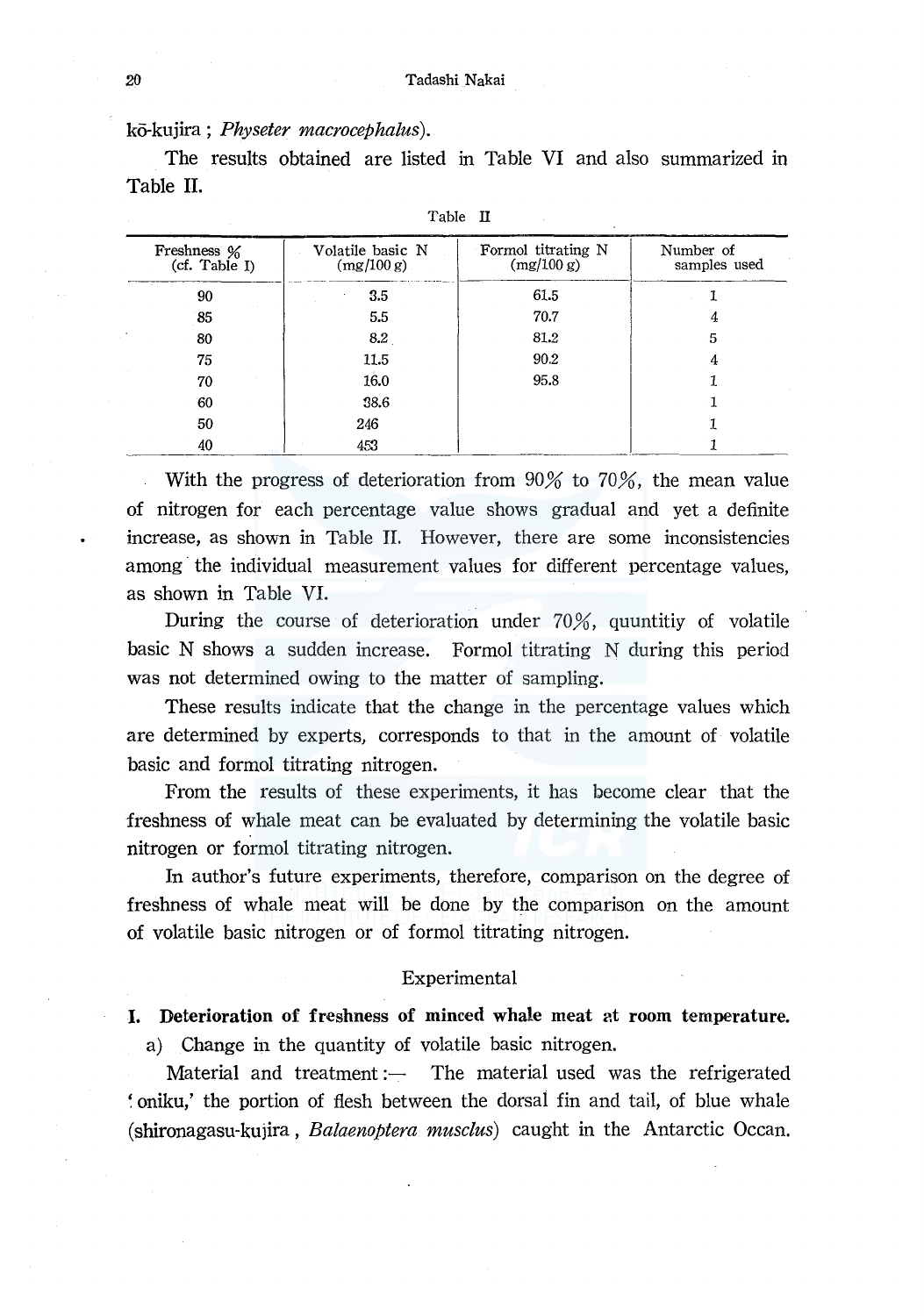## Chemical Studies on the Freshness of Whale Meat. I. 21

Analytical data of the material are shown in the following table.

| Moisture                                                                                                                     | Crude protein                                                                                            | and all the second complete the two completes and<br>Crude fat | Ash   |
|------------------------------------------------------------------------------------------------------------------------------|----------------------------------------------------------------------------------------------------------|----------------------------------------------------------------|-------|
| 54.70%<br>the president of the con-<br>the company's company of the company's company's company's company's company's<br>$-$ | 15.58%<br>the company of the control of the con-<br>continued to the company and the company of the con- | 29.20%                                                         | 0.64% |

The minced, pounded and thoroughly mixed material was devided into many Petri' dishes. All the dishes were put in an air-tight glass vessel containing a small amount of water in the bottom and kept at room temprature. After standing for a definite time, a dish was taken out from the vessel for a determination, one dish for each value. The amount of a in sample in one dish was about 50 g. Temperature at noon during the course of experiments, 20"--22"C.

Method of determination: $\frac{1}{\sqrt{1-\frac{1}{\pi}}}$  The determination was made by the aeration method.<sup>11), 12)</sup>  $4g$  of thoroughly mixed sample was introduced into a test-tube, and 20 cc of distilled water,  $0.5 g$  MgO,  $0.1 g$  NaF, and a few drops of octyl alcohol to prevent foaming, were added. By means of a fairly rapid flow of air current throtgh the mixture at 40"C by suction, volatile basic substance was driven out into  $10-15$  cc of 0.02 N H<sub>2</sub>SO<sub>4</sub>. After 3 hrs' continued aeration, excess acid was titrated with 0.02 N NaOH with methyl red-methylene blue indicator.

Results obtained are shown in Table III.

| Time (hrs)                  | Volatile basic N<br>(mg/100 g) | Indications                        | Time (hrs) | Volatile basic N<br>(mg/100 g) | Indications                                    |
|-----------------------------|--------------------------------|------------------------------------|------------|--------------------------------|------------------------------------------------|
| $\Omega$                    | 13.2                           |                                    | 165        | 35.7                           |                                                |
| 21                          | 17.3                           | Faint sour odor.                   | 189        | 38.4                           | Distinct gas<br>evolution and<br>putrid smell. |
| 45                          | 20.3                           | Strong sour odor.                  | 2.3        | 40.5                           |                                                |
| 69                          | 23.6                           |                                    | 262        | 47.1                           |                                                |
| 93                          | 27.2                           | Sour odur, sli-                    | 310        | 50.3                           |                                                |
| 117                         | 30.2                           | ghtly diminished<br>Gas generation | 381        | 53.7                           |                                                |
| 141                         | 33.0                           | in the interior.                   |            |                                |                                                |
| $\sim$ $\sim$ $\sim$<br>--- |                                |                                    |            |                                |                                                |

Table III.

b) Change in the amount of non-protein nitrogen.

Material and treatment: $\frac{1}{1}$  Same as in a). Temperature at noon during the experiment,  $20^{\circ} - 22^{\circ}$ C.

Method of determination :--  $5g$  of thoroughly mixed sample was weighed into a mortar, thoroughly pounded with 0.5 g of emery powder, transferred to a beaker, washed out with 50 cc of distilled water and 5 cc of ether and heated on a steam bath for 10 min. under occasional stirring.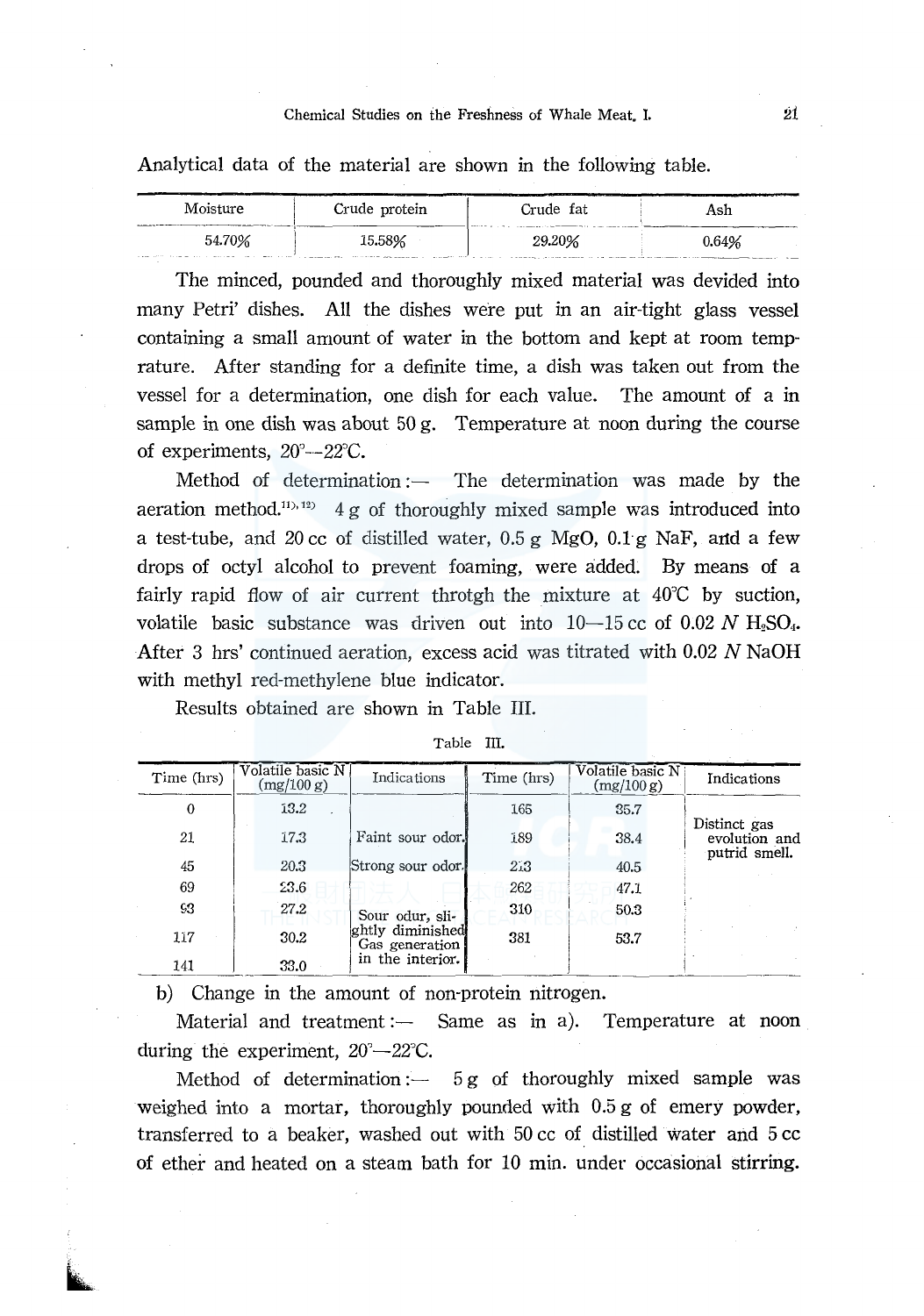25 cc each of Barnstain's CuS04 solution and NaOH solution were added and after standing for 30 min., supernatant liquid was decanted on filterpaper, collecting the filtrate in 500 cc volumetric flask. The precipitate was washed with 50 cc distilled water, and, after standing for 15 min., the liquid was decated as before. After the washings were repeated using six 50 cc portions of water, the combined filtrate and washings were diluted with distilled water to the volume indicated and mixed thoroughly. 10 cc of this solution was used for the determination of nitrogen by the Kjeldahl method.

Results obtained are listed in Table IV.

| (hrs)<br>Time | Non-protein N<br>(mg/100 g) | Indications                          | Time (her) | Non-protein N<br>(mg/100 g) |
|---------------|-----------------------------|--------------------------------------|------------|-----------------------------|
| 0             | 460                         |                                      | 116        | 539                         |
| 20            | 469                         | Faint sour odor.                     | 140        | 562                         |
| 44            | 478                         | Distinct sour odor.                  | 190        | 611                         |
| 68            | 497                         |                                      | 237        | 642                         |
| 92            | 500                         | Sour odor and faint<br>putrid smell. |            |                             |

| Table | īV |
|-------|----|
|       |    |

c) Changes in the amount of formol titrating N, volatile basic N, trimethyl amine N, and trimethyl amine-oxide N. Material and treatment:- Material used was the same as in a) and b), but somewhat inferior in freshness. Treated as above. Temperature at noon during the experiment,  $29^{\circ}$ -30°C.

Method of determinaton :-

*Formal titrating N-* 100 g of throughly mixed sample was weighed into a beaker, 300 cc of distilled water added, and heated in a water bath for 20 min., under stirring. After standing for a short time, the liquid was decanted into an Erlemeyer's flask, and liquid was squeezed out of the meat residue in the beaker with a piece of gauze. The residue was extracted three times with successive 200 cc portions of distilled water as in the foregoing. To the combined turbic liquid in the flask was added 10 cc of 20% sulfosalicylic acid, and after a few hours, the mixture was filtered through a moistened filter paper, collecting the filtrate in  $1 \, l$  volumetric flask. The residue on the filter was washed with 0.2% sulfosalicylic acid solution until the combined filtrate and washings reach the marking on the flask. The solution thus obtained is hereafter called solution [A]. 20 cc of the solution  $[A]$  was submitted to formol titration  $(A. O. A. C. -method<sup>13)</sup>)$ with  $0.2 N$  Ba(OH)<sub>2</sub>.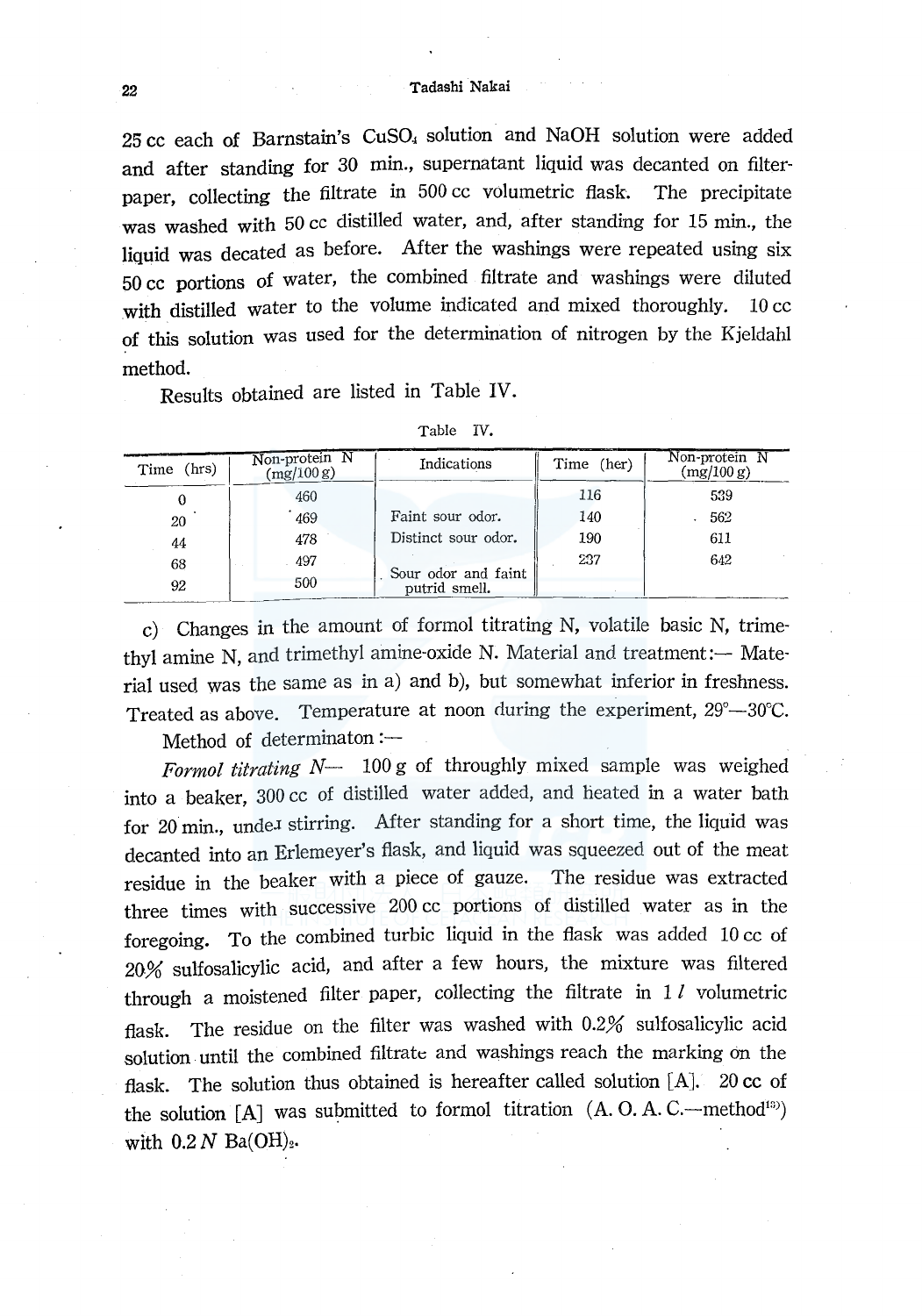*Volatile basic N*-20 cc of the solution [A] was neutralized with  $0.2 N$  $Ba(OH)_{2}$ , 0.5 g of MgO and a few drops of octyl alcohol added. and the mixture was put through the aeration method as in a).

*Trimethyl amine*  $N-$  There are many worker's reports on the determination of trmethyl amine, but complicated and slow method, even if it is accurate, cannot be used in follwing the deterioration of freshness. Determination in the present experiment was carried out according to the author's modification of Lintzel's method<sup>14)</sup> used for humann urine. This method is based on the fact that ammonia combines with formaldehyd but trimethyl amine does not and is driven out by aeration. Beatty and Gibbons<sup>3</sup> reported a determination method based on this principle for the spoilage in fish.

To 500 cc of the solution [A] was added 15% NaOH solution to render it weakly acid to litmus paper. The solution obtained was evaporated to 40-50 cc volume on a steam bath. To this were added 15 cc of 35% formalin,  $15\%$  NaOH until slightly acid to litmus paper, and then,  $2g$  of MgO and a few drops of octyl alcohol. The mixture was then immediately submitted to aeration, continuing for 4 hrs. at  $40^{\circ}$ C, into 5 cc of 0.02 N  $HSO<sub>4</sub>$ . Excess acid was titrated with 0.02 N NaOH with methyl redmethylene blue indicator.

*Trimethyl amine-oxide N*— The determination was based on the Hoppe-Seyler's method, but aeration was substituted for distillation in the said method.

200 cc of the solution  $[A]$  was heated for 1 hr. on an asbestos-wirenetting with 10 cc of hydrochloric acid, and was rendered weakly acidic with NaOH solution. The solution obtained was evaporated on a steam bath to  $20-25$  cc. 0.5 g of MgO was then added, and by means of a rapid current of air through the mixture at 40°C for 4 hrs., volatile basic substance was driven out. The remainder was centrifuged, and the supernatant clear solution was seperated into a beaker. The precipitate was washed 3 times by centrifuge with successive 5 cc of distillred water. To the all combined supernatant clear solution in the beaker were added hydrochloric acid until slightly acid to congo red paper and then 10 cc of  $40\%$  SnCl<sub>2</sub>. The mixture was heated on an asbestos-wire-netting for 20 min., and then neutralized with NaOH solution. After the addition of  $0.5 g$ MgO to the mixture, trimthyl amine derived from the oxide by reduction was driven out into 0.02 *N* H<sub>2</sub>SO<sub>4</sub> by aeration at 40<sup>°</sup>C for 4 hrs. Excess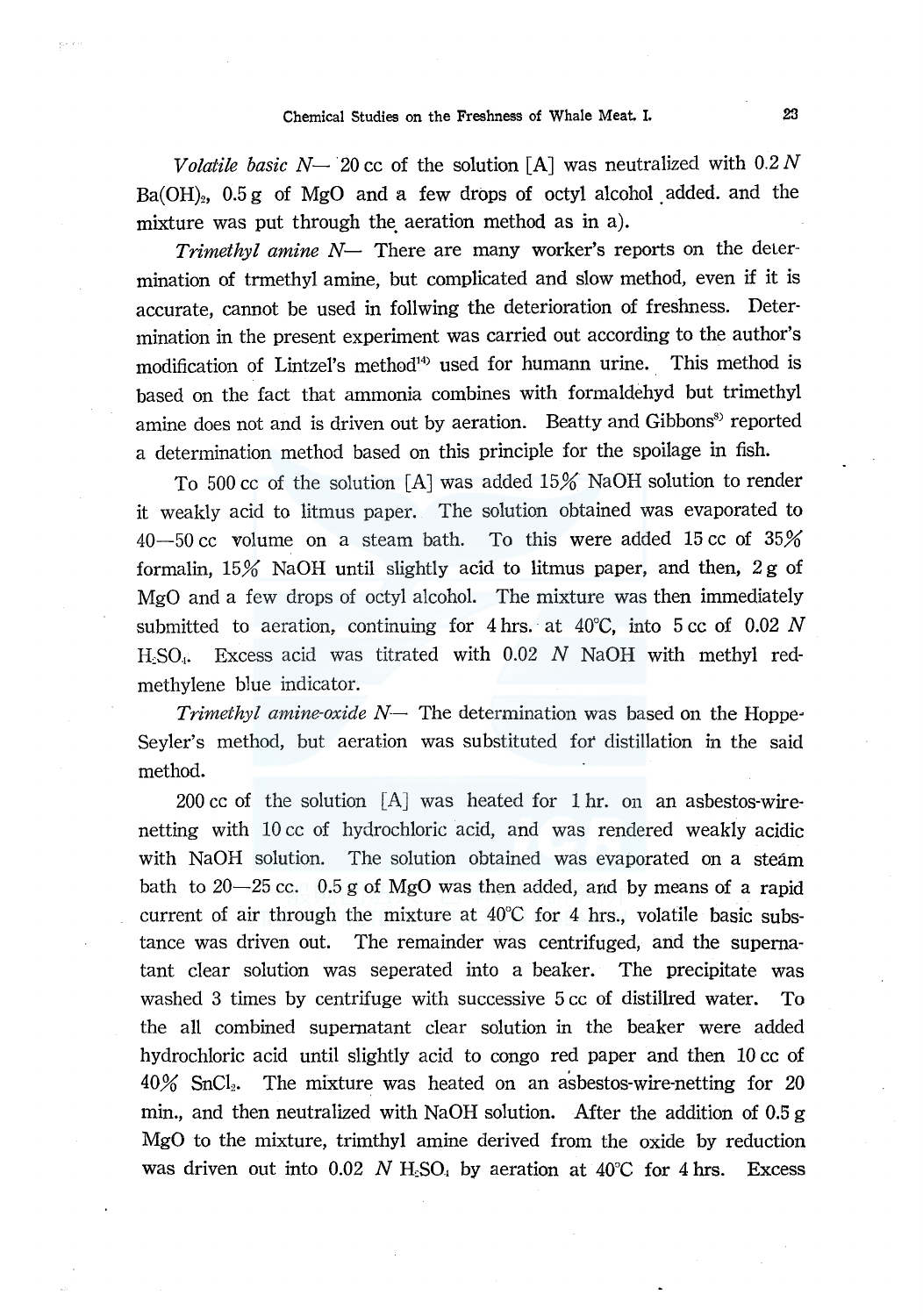acid was titrated with 0.02 N NaOH.

From the above experiments, the following results were obtained.

|              |                      |                        | Table V.                 |                                         |                                             |
|--------------|----------------------|------------------------|--------------------------|-----------------------------------------|---------------------------------------------|
| Time (hrs)   | Volatile<br>basic N* | Formol<br>titrating N* | Trimethyl<br>amine $N^*$ | Trimethyl <sup>-</sup><br>amineoxide N* | Indications                                 |
| $\mathbf{0}$ | 20.3                 | 90.6                   | 0.34                     | 1.33                                    | Dark tinge.<br>Faint sour odor.             |
| 20           | 22.8                 | 111                    | 0.35                     |                                         | Distinct sour<br>odor.<br>Strong sour       |
| 44           | 29.7                 | 136                    | 0.46                     | 1.16                                    | odor.<br>Gas generation<br>in the interior. |
| 68           | 34.9                 | 163                    |                          |                                         |                                             |
| 92           | 41.8                 | 183                    | 0.57                     |                                         |                                             |
| 140          | 50.2                 | 216                    | 0.70                     | 1.34                                    |                                             |
| 188          | 52.9                 | 238                    |                          |                                         | Putrid smell.                               |
| 236          | 58.9                 | 260                    | 0.84                     | 1.30                                    |                                             |

 $(*$  in  $mg/100 g)$ 

II. Comparison between percentage value of freshness of whale meat at the time of dissection and the amount of volatile basic and formol titrating nitrogen.

Material and tratment  $-$  18 pieces of meat taken from 9 sperm whales which were caught off the coast of Kinka-zan in August and Ocotver, 1947 were used.

The material was taken from the animal being dissected, and the percentage value of freshness of the material ·was determined by a practised operator immediately. Without delay, the material was minced and thoroughly mixed. As soon as possible,  $4g$  of the minced material was weighed into a test-tubs, and  $8 \text{ cc}$  of absolute alcoholic 0.01 *N*  $H<sub>2</sub>SO<sub>4</sub>$  was added as a preventive for subsequent decay. Samples thus obtained were taken to laboratory, and the amount of nitrogen determined.

Method of determination: $-$ 

*Volatile basic N-* The sample was thoroughly pounded in a mortar, transferred to the aeration apparatus, using 15 cc of distilled water, and the aeration performed as in a).

*Formal titrating N-* 40 cc of distilled water was added to the sample in a beaker, and the mixture was heated in a gently boilling water bath for 15 min. under occasional stirring. The liquid was decanted throgh a filter into an Erlenmeyer's flask, and the residue in the beaker washed 3 times with succesive 20 cc portions of distilled water with heating in a water bath for 5 min, each. 2 cc of 20% sulfosalicylic acid was added to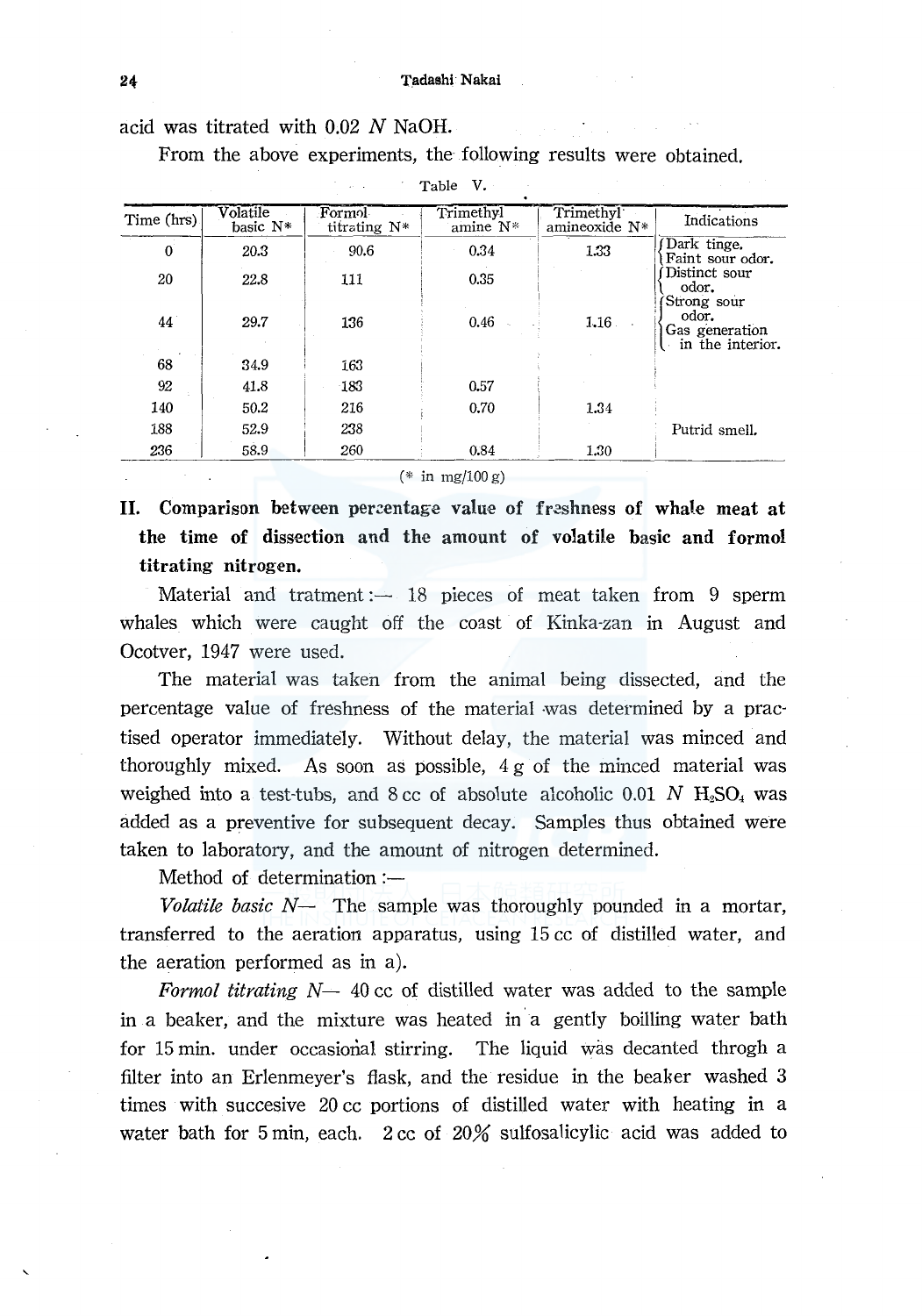the combined filtrate and washings in the flask. The mixture was allowed to stand overnight, and filtered into 100 cc volumetric flask. The residue on the filter was washed until the volume of combined filtrate and washings reached the marking. Formol titration was performed using 40 cc of the solution obtained.

Results obtained ware as follows:-

| VI.<br>Table |
|--------------|
|--------------|

| Freshness % | Volatile<br>basic $N^*$                | Formol<br>titrating $N^*$            | Freshness %   | Volatile<br>basic N*                        | Formol<br>titrating N*                           |
|-------------|----------------------------------------|--------------------------------------|---------------|---------------------------------------------|--------------------------------------------------|
| 90          | 3.5<br>4.1<br>2.2<br>$\frac{8.1}{7.7}$ | 61.5<br>69.5<br>62.8<br>71.1<br>79.5 | 75<br>average | (10.2)<br>9.9<br>$\frac{8.5}{17.2}$<br>11.5 | 98.8<br>82.2<br>77.8<br>102.1<br>90.2<br>average |
|             | 5.5<br>average                         | average 70.7                         | 70            | 16.0                                        |                                                  |
|             | 10.6<br>6.2                            | 87.4<br>79.1                         | 60            | 38.6                                        |                                                  |
| 80          | 7.6                                    | 79.1                                 | 50            | 246                                         |                                                  |
|             | 8.6<br>7.9                             | 72.8<br>87.4                         | 40            | 453                                         |                                                  |
|             | 8.2<br>average                         | 81.2<br>average                      | (*            | in $mg/100 g$ )                             |                                                  |

In conclusion the author wishes to express his sincere gratitude to Dr. Tsutomu Maruyama for his kind guidance given during the course of the work and his inspection of the manuscript. The author also wishes to express his gratitude to Prof. Dr. Shichiro Akiya and Mr. Hisashi Okuda for their many kind advices during this experiment. Further, the author wishes to thank Messrs. R. Nagaura, T. Ishimori, T. Nishihara and S. Itani who afforded him facilities for obtaining material for the experiment. To Mr. T. Tawara and Mr. R. Fukazawa the author is indebted for their kind assistances during the work.

## References

- 1) Hogei-binran (Handbook of Whaling), Vol. l, 140 (Published by Nippon Hogeigyo Suisan Kumiai (1942)).
- 2) Malin, N. V.: C. A., 32, 8612 (1938).
- 3) Tillmans, J., and Otto, R.: Z. Unters. Nahr. Genussm., 47, *25* (1924); C. A., 18, 1862.
- 4) Shimizu, M.: J. Agr. Chem. Soc. Japan., 1, 730 (1925).
- 5) Glassmann, B., and Rochwarger, F.: Z. Unters. Lebensm., 58, 585 (1929).
- 6) Herzner, R., and Mann, 0. : Z. Unters. Lebensm., 52, 215 (1926).
- 7) Ipatov, A. V.: C. A., 33, *9202* (1939).

ii. ..

ğ,

- 8) Beatty, S. A., and Gibbons, N. E.: C. A., 31, 3581 (1937).
- 9) Brotzu, G. : Z. Unters. Lebensm., 63, 503 (1932).
- 10) Yamamura, Y.: BuII. Japanese Soc. Sci. Fish., 2, 118 (1933).